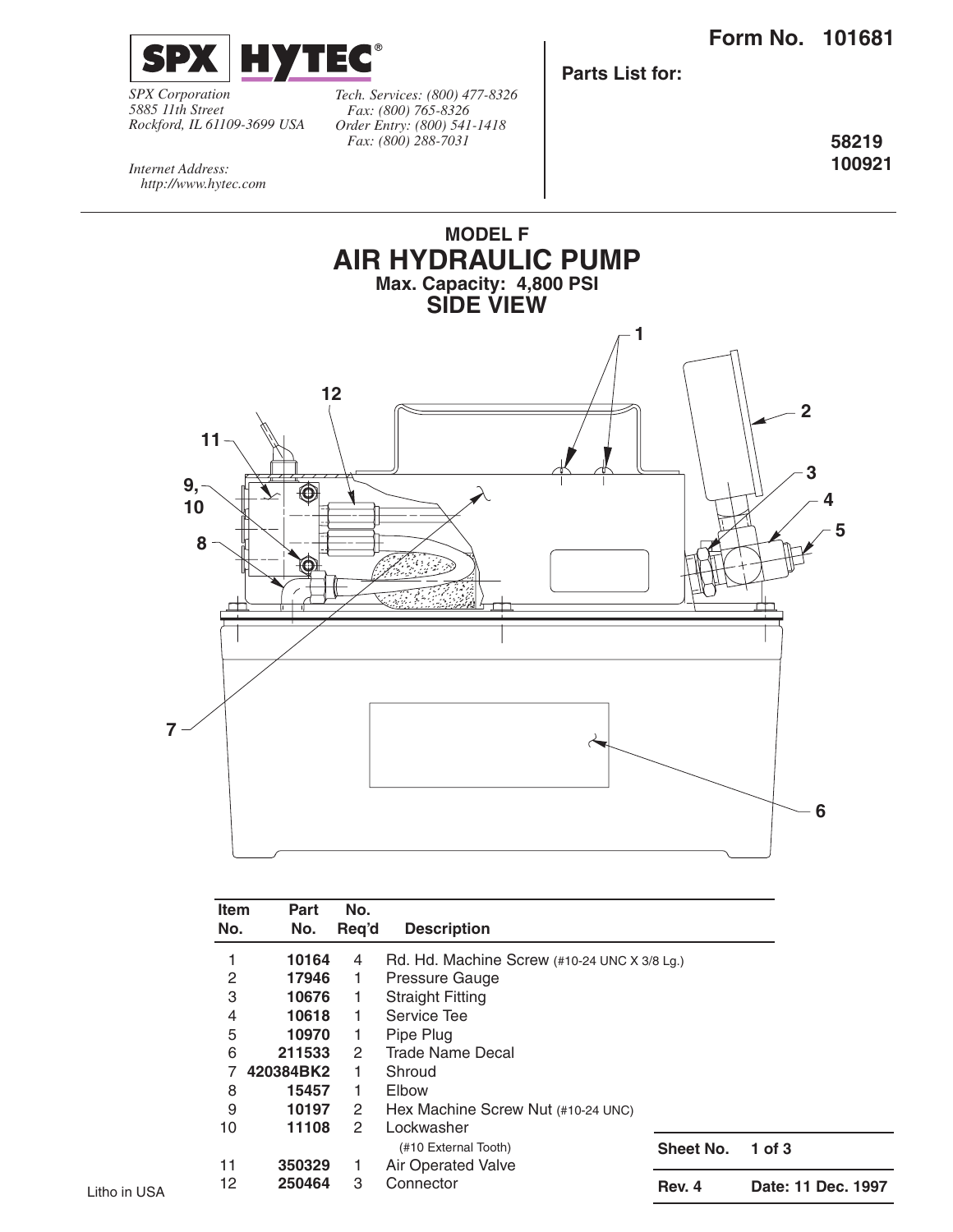

| <b>Item</b><br>No. | <b>Part</b> | No.       |                                                                           |
|--------------------|-------------|-----------|---------------------------------------------------------------------------|
|                    | No.         | Reg'd     | <b>Description</b>                                                        |
|                    | 11856       | 2         | Rd. Hd. Machine Screw $(\#10-24 \text{ UNC} \times 1^{\circ} \text{Lg.})$ |
| 2                  | 14726       | $.80$ ft. | Tubing                                                                    |
| 3                  | 211060      | 10        | Hex Washer Hd. Screw $(49-15 \times 1)$ Lg.;                              |
|                    |             |           | Torque to 25/30 in. lbs.)                                                 |
| 5                  | *†33853     |           | <b>Reservoir Gasket</b>                                                   |
| 6                  | 61243       |           | Reservoir                                                                 |
|                    | 305494      |           | Decal                                                                     |

Part numbers marked with an asterisk (\*) are contained in Repair Kit No. 300891 for pump #58219. Part numbers marked with a dagger (†) are contained in Repair Kit No. 300936 for pump #100921.

**END VIEW**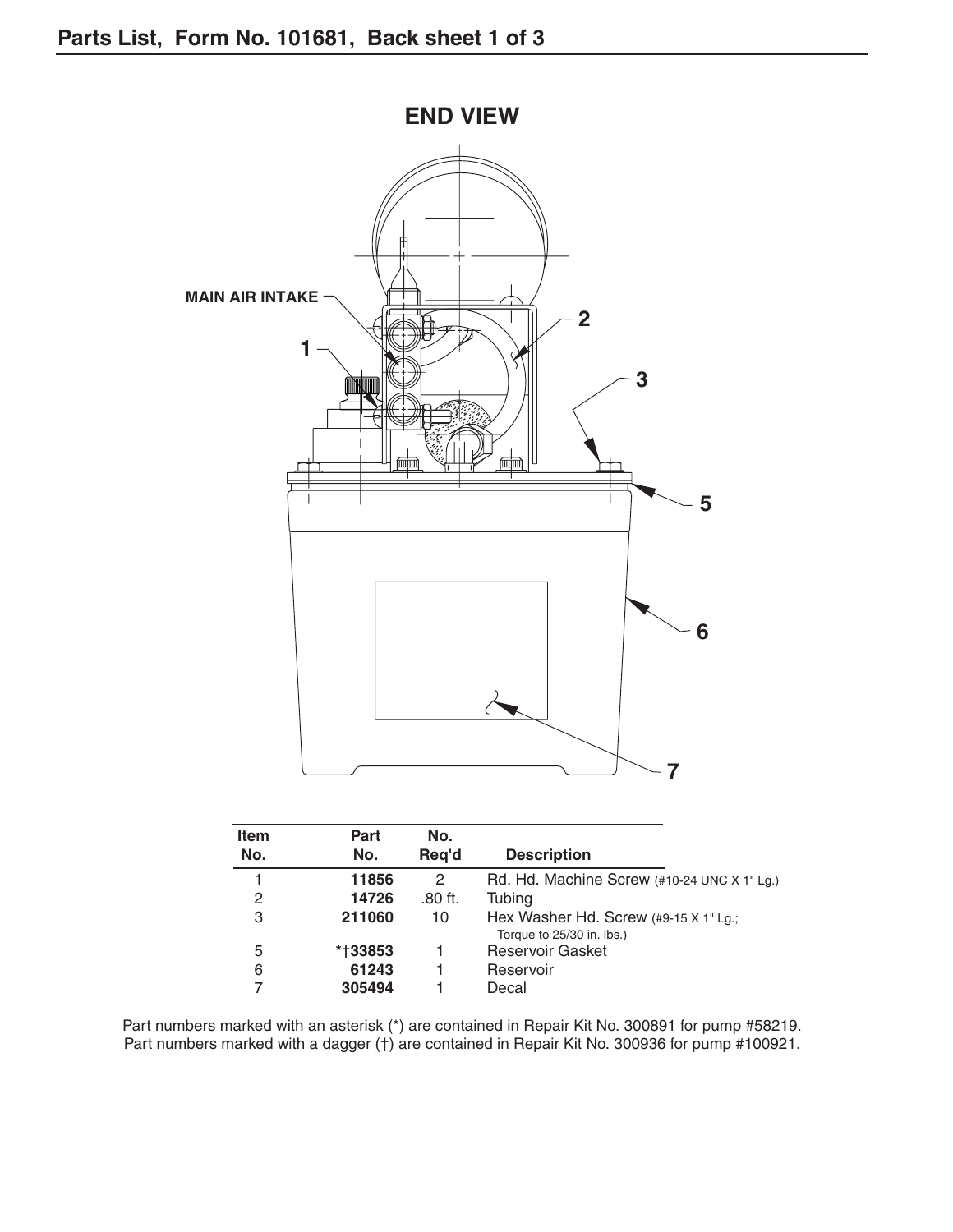## **BASIC PUMP ASSEMBLY TOP & END VIEW**



| ltem<br>No. | <b>Part</b><br>No. | No.<br>Req'd | <b>Description</b>                             |
|-------------|--------------------|--------------|------------------------------------------------|
|             | 420293             |              | <b>Valve Body</b>                              |
| 2           | 58685              |              | Release Valve                                  |
| 3           | 421236BK2          |              | Cover Plate                                    |
| 4           | 64767              |              | Pump Body                                      |
| 5           | 17428              | 4            | Soc. Hd. Cap Screw (1/4-20 UNC X 3-1/2" Lg.)   |
| 6           | 11151              | 6            | Soc. Hd. Cap Screw (10-24 UNC X 1-1/4" Lg.)    |
| 7           | 11434              | 2            | Soc. Hd. Cap Screw (10-24 UNC X 1/2 Lg.)       |
| 8           | 11089              | 2            | Washer (No. 10)                                |
| 9           | 252041             |              | Sealing Washer                                 |
| 10          | 351214             |              | <b>Filler Plug Adapter</b>                     |
| 11          | 252076             |              | Dipstick Assembly (Includes o-ring [Item #12]) |
| 12          | *†10273            |              | O-ring (13/16 X .644 X .087)                   |

Part numbers marked with an asterisk (\*) are contained in Repair Kit No. 300891 for pump #58219. Part numbers marked with a dagger (†) are contained in Repair Kit No. 300936 for pump #100921.

> **Sheet No. 2 of 3 Rev. 4 Date: 11 Dec. 1997**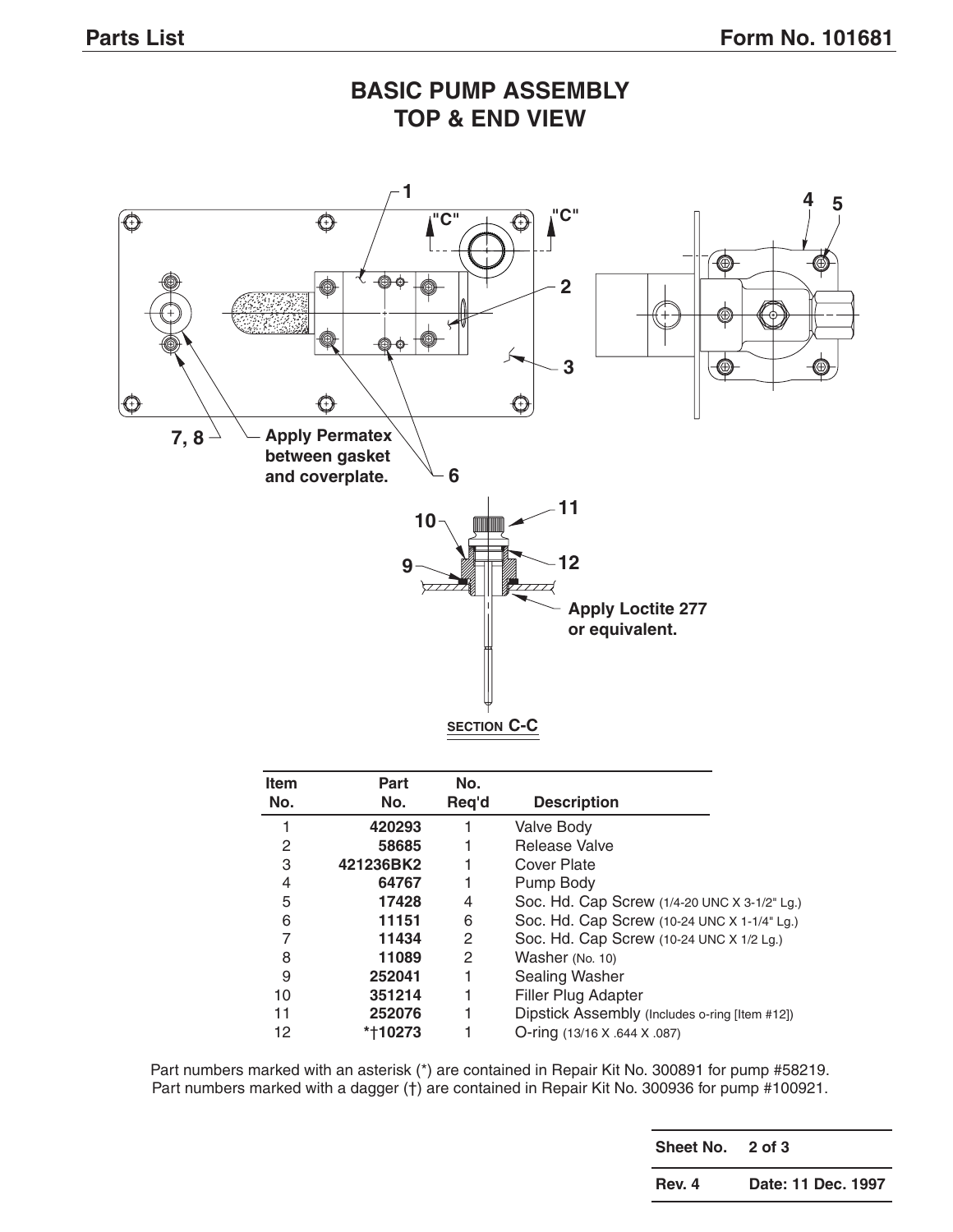



**"B" DETAIL**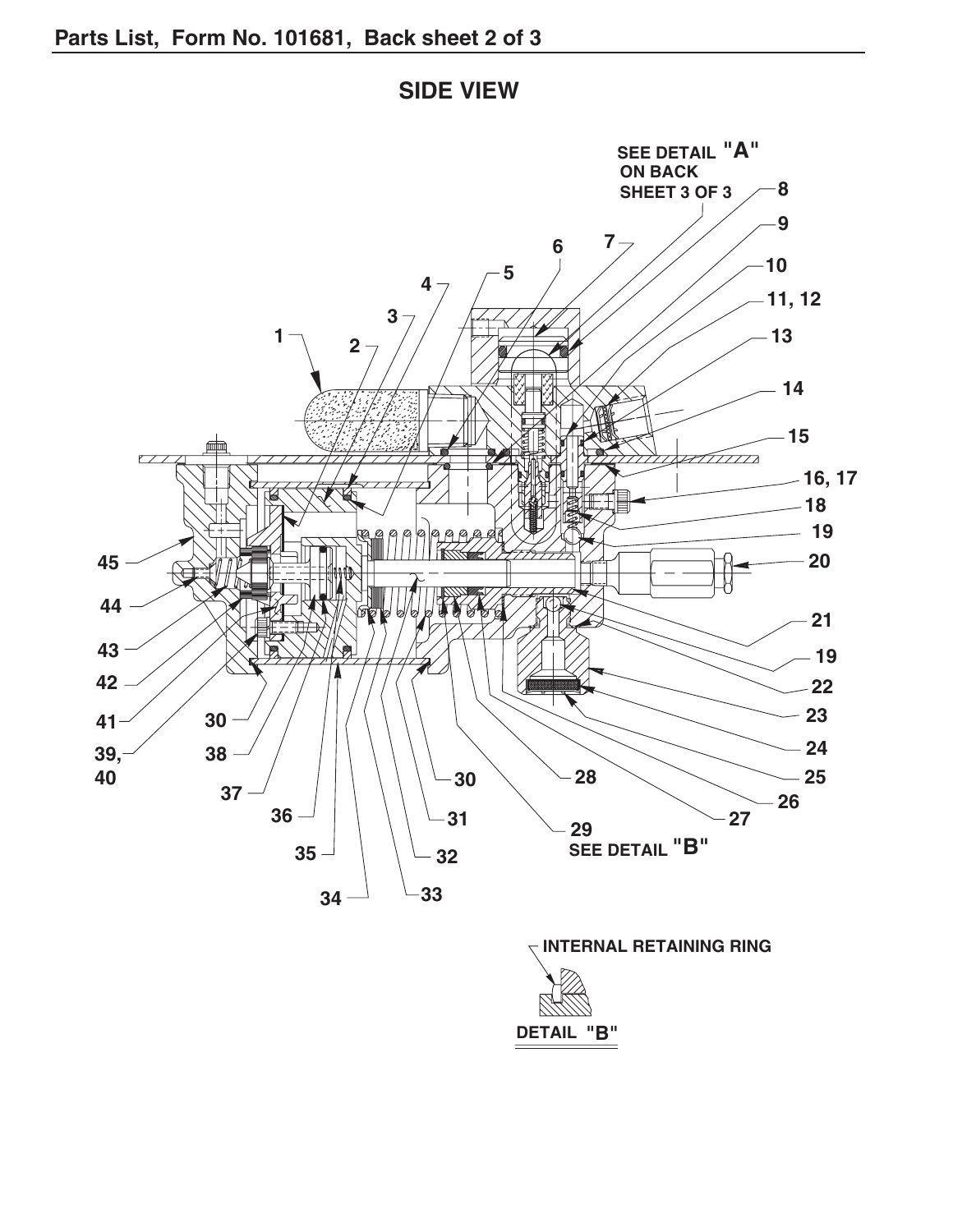## **Parts List** Form No. 101681

| Item           | <b>Part</b> | No.            |                                                                                                            |
|----------------|-------------|----------------|------------------------------------------------------------------------------------------------------------|
| No.            | No.         | Req'd          | <b>Description</b>                                                                                         |
| 1              | 250461      | 1              | Muffler                                                                                                    |
| $\overline{c}$ | *†28239     | 1              | Gasket                                                                                                     |
| 3              | 52390       | 1              | Piston Body                                                                                                |
| 4              | *†14265     | $\overline{c}$ | <b>Piston Ring</b>                                                                                         |
| 5              | *251835     | $\overline{c}$ | O-ring (2-1/2" X 2-5/16" X 3/32)                                                                           |
| 6              | *†10276     | 1              | O-ring $(1" \times 3/4 \times 1/8)$                                                                        |
| $\overline{7}$ | 34757       | 1              | <b>Piston Release</b>                                                                                      |
| 8              | *†208144    | 1              | O-ring (1-1/2" X 7/8 X 1/8; Apply Moly Kote)                                                               |
| 9              | *†10272     | 1              | O-ring $(3/4 \times 9/16 \times 3/32)$                                                                     |
| 10             | 34378       | 1              | <b>Check Valve Body</b>                                                                                    |
| 11             | *†11088     | $\overline{c}$ | <b>Retaining Ring</b>                                                                                      |
| 12             | *†250638    | 1              | <b>Filter Disc</b>                                                                                         |
| 13             | *†12522     | $\overline{c}$ | O-ring (3/8 X 1/4 X 1/16; Urethane)                                                                        |
| 14             | *†11841     | 1              | O-ring $(1-5/8" \times 1-3/8" \times 1/8)$                                                                 |
| 15             | *†351021    | 1              | Gasket                                                                                                     |
| 16             | *†10442     | 1              | Plain Washer (3/8 X 1/4 X 1/32)                                                                            |
| 17             | 10002       | 1              | Soc. Hd. Cap Screw (1/4-20 UNC X 3/8 Lg.;                                                                  |
| 18             | *†10445     | 1              | Torque to 90/110 in. lbs.)                                                                                 |
| 19             | *†10423     | $\overline{c}$ | Compression Spring (5/32 O.D. X 3/4 Lg.)<br>Steel Ball (9/32 dia.)                                         |
| 20             | 21278-48    | 1              | Relief Valve (Set at 4,900/5,300 PSI; Apply loctite 592 [Power                                             |
|                |             |                | Team #905516] or equiv. & torque to 150/170 in. lbs.)                                                      |
| 21             | $*33959$    | 1              | Cylinder (Torque to 90/100 ft. lbs. oiled; For 58219)                                                      |
|                | †421403     | 1              | Cylinder (Torque to 90/100 ft. lbs. oiled; For 100921)                                                     |
| 22             | *†10261     | 1              | Plain Washer (3/4 X 19/32 X 1/32)                                                                          |
| 23             | 48010       | 1              | <b>Filter Adapter</b>                                                                                      |
| 24             | 214578      | 1              | Filter                                                                                                     |
| 25             | 214586      | 1              | Retaining Ring (Internal)                                                                                  |
| 26             | *†10263     | 1              | Plain Washer (1" X .765 X 1/32)                                                                            |
| 27             | *14121      | 1              | U-cup (For 58219)                                                                                          |
|                | †252373     | 1              | U-cup (For 100921)                                                                                         |
| 28             | *202624     | 1              | Retainer (For 58219)                                                                                       |
|                | †252374     | 1              | Retainer (For 100921)                                                                                      |
| 29             | *11034      | 1              | Retaining Ring (Note: Install with sharp edge toward                                                       |
|                |             |                | the retained part. See Detail B on back of sheet 2 of 3.)                                                  |
| 30             | *†17429     | 2              | Backup Washer (2-15/16" X 2-3/4" X .045)                                                                   |
| 31             | *†13938     | $\mathbf{1}$   | Compression Spring (1.452 O.D. X 4-7/16" Lg.)                                                              |
| 32             | *28400      | 1              | Piston (For 58219)                                                                                         |
|                | †252372     | 1              | Piston (For 100921)                                                                                        |
| 33             | *202613     | 1              | Bumper (For 58219)                                                                                         |
|                | †252371     | 1              | <b>Bumper (For 100921)</b>                                                                                 |
| 34             | *211082     | 1              | Guide Spring (For 58219)                                                                                   |
|                | †252370     | 1              | Guide Spring (For 100921)                                                                                  |
| 35             | 351122      | 1              | Air Cylinder (Note: Locate groove on upper half (top)<br>of pump with chamfered tube end towards rear head |
|                |             |                | as shown in illustration on back of sheet 2 of 3.)                                                         |
| 36             | *†12692     | 1              | Compression Spring (3/16 O.D. X 1-11/16" Lg.)                                                              |
| 37             | *†211052    | 1              | O-ring (.900 X .706 X .097)                                                                                |
| 38             | 305475      | $\mathbf{1}$   | <b>Exhaust Valve Stem</b>                                                                                  |
| 39             | *†10241     | 3              | Lockwasher (For #10 bolt)                                                                                  |
| 40             | 211054      | 3              | Soc. Hd. Cap Screw (#10-24 X 1/2 Lg.;                                                                      |
|                |             |                | Torque to 50/55 in. lbs.)                                                                                  |
| 41             | 33822       | 1              | Piston End Plate                                                                                           |
| 42             | 28183       | 1              | <b>Piston Poppet</b>                                                                                       |
| 43             | *†205679    | 1              | Compression Spring (.485 O.D. X .915 Lg.)                                                                  |
| 44             | *†205674    | 1              | Hex Soc. Flat Hd. Cap Screw (8-32 UNC X 3/8 Lg.;                                                           |
|                |             |                | Torque to 12/18 in. lbs.)                                                                                  |
| 45             | 37468       | 1              | Rear Head                                                                                                  |
|                |             |                |                                                                                                            |

Part numbers marked with an asterisk (\*) are contained in Repair Kit No. 300891 for pump #58219. Part numbers marked with a dagger (†) are contained in Repair Kit No. 300936 for pump #100921.

**Sheet No. 3 of 3**

Note: Shaded areas reflect last revision(s) made to this form.

**Rev. 4 Date: 11 Dec. 1997**